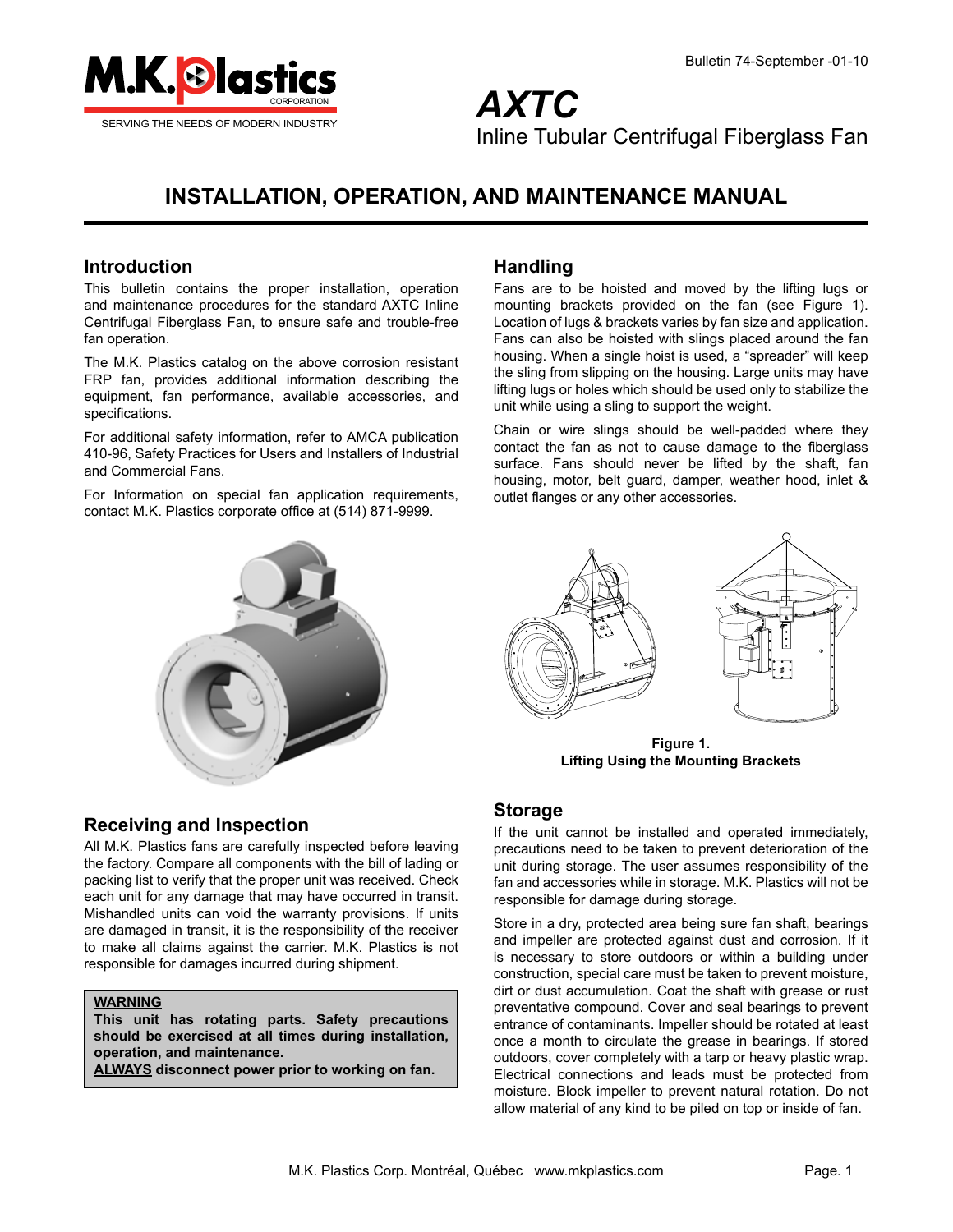### **Exhaust & Supply Roof Installation**

AXTC fans that are roof mounted with curbs should be securely attached to roof structure such as structural steel, concrete or wooden decks. Roof structure supports per structural engineer, in accordance with load requirements and applicable building codes.

#### **Concrete Roof Deck**



#### **Structural Steel Support**



#### **Wood Roof Deck**



## **Roof Curb Attachment**



**Roof Mounted AXTC Fan Figure 2.**

- 1. Lift the fan onto the roof curb. Make sure the fan securely sits on the curb and level.
- 2. It is recommended to secure the fan in place on the curb with lag bolts spaced at minimum 6" centers.
- 3. Pre-drill pilot holes through the side of the fan curb cap and into the curb wood nailer strip.
- 4. To prevent any possible water penetration, fill the entire pilot hole or bolt thread with exterior grade, waterproof silicone caulking.
- 5. Secure into place through the pilot holes with stainless steel, lag bolts. Some caulking will be forced out of the hole to form a better barrier around the fixing.

### **Vibration Isolators**

To prevent vibration and noise from being transferred to the building, vibration isolators are recommended. Isolators should be located between the fan system and the support structure. M.K. Plastics supplies three main types of isolators for FRP fans:

- • Floor Mounted Spring Isolators (floor mounting)
- Floor Mounted Rubber-In-Shear Isolators (floor mounting)
- Hanging Spring Isolators (ceiling mounting)

Refer to the M.K. Plastics submittal for isolator installation and adjustment instructions. In applications where seismic isolators are required, contact M.K. Plastics directly for further details.



Concrete Structure **Vibration Isolators (Typical)Figure 3.**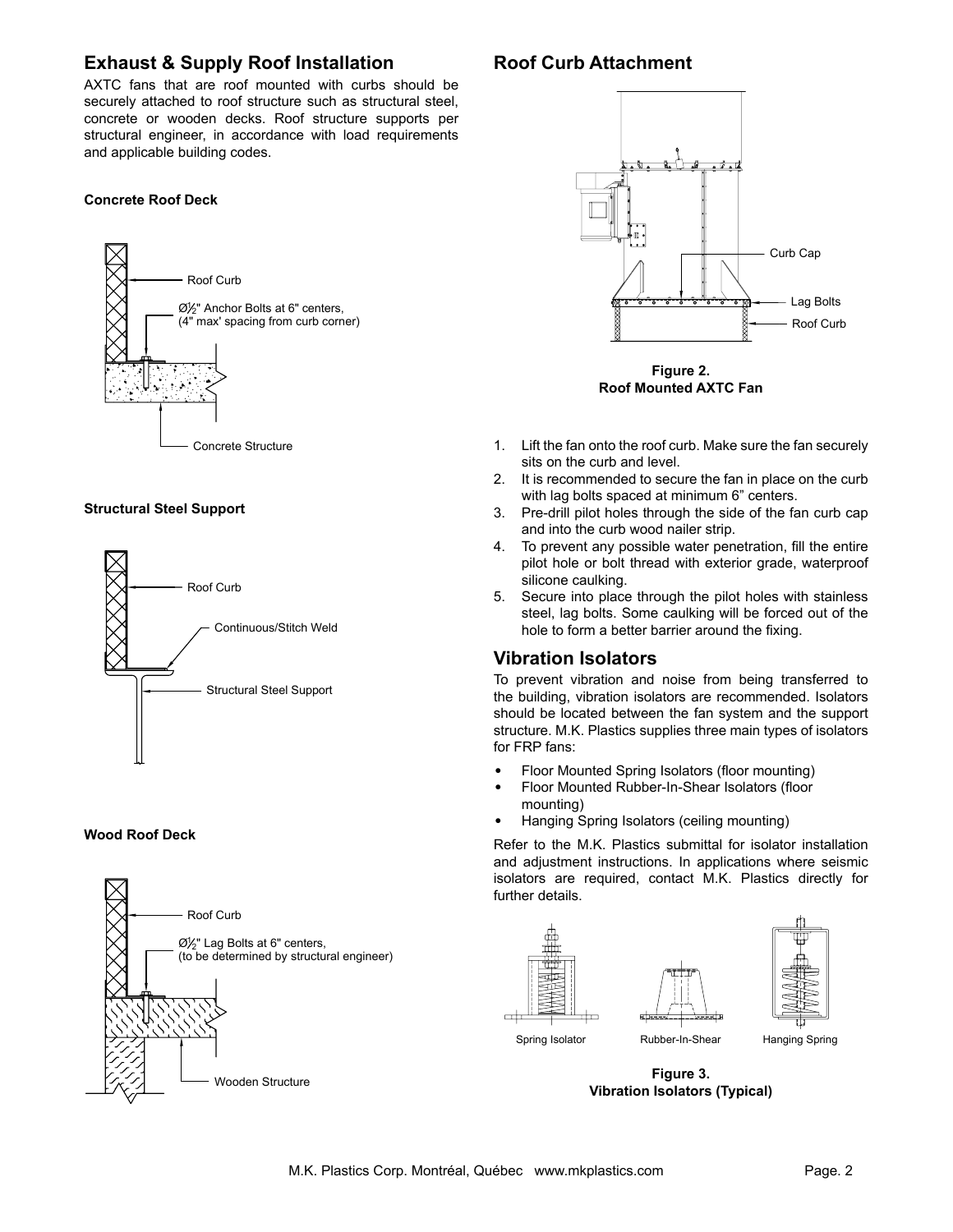## **Ducted Installations**

Efficient fan performance relies on the proper installation of inlet and discharge ducts. Installations with poor inlet or discharge configurations may result in reduced performance. Make sure the following recommendations are followed.

## **Non-Ducted Inlet**

If the AXTC has an open inlet (no duct work) that is too close to a wall or bulkhead, this may cause performance problems. The fan needs to have a minimum of two effective wheel diameters away from inlet to the wall.



## **Free Discharge**

If possible, avoid a free discharge into a plenum which could result in lost efficiency because the effect of discharge static regain is not allowed.



## **Inlet Duct Turns**

Installation of a duct turn or elbow too close to the fan inlet reduces fan performance. To achieve full fan performance, there should be at least two effective wheel diameters between duct turns or elbows and the fan inlet.



**Figure 6 - Inlet Ducting**

## **Discharge Duct Turns**

Where possible, allow minimum two duct diameters between duct turns or elbows and fan outlet.



**Figure 7 - Discharge Ducting**

## **Duct Connections**

To reduce possible vibration transmission through the ductwork, M.K. Plastics recommends the use of flexible connectors instead of a rigid duct connection (e.g. flangeto-flange connection). Companion flanges are standard accessories for flexible connection.



**Figure 8. - Inlet/Outlet Flexible Duct Connection**

## **Wheel-Inlet Overlap**

Efficient performance is achieved by having the correct wheel to inlet overlap and uniform radial gap. This should always be to mee overap and amountadal gap. This chodia amayo be verified before initial start-up and if possible after the fan has been in operation for 24 hours.

The overlap is adjusted by loosening the wheel hub on the shaft and moving the wheel to the correct position - refer to Table 1. for values. A uniform radial gap (between the edge of wheel inlet and edge of inlet cone) is achieved by loosening the bolts on the inlet cone and centering it on the wheel. In both cases, a trim balance maybe required.

|         | ∕ |
|---------|---|
|         |   |
| Overlap |   |

| <b>Size</b> | Overlap<br>[inches] |
|-------------|---------------------|
| 1825        | 0.75                |
| 2225        | 0.94                |
| 2450        | 1.00                |
| 2700        | 1.06                |
| 3000        | 1.31                |
| 3300        | 1.38                |
| 3650        | 1.50                |
| 4025        | 1.63                |
| 4450        | 1.81                |
| 4900        | 2.00                |
| 5425        | 2.13                |
| 6000        | 2.38                |

**Figure 9. Wheel/Inlet Overlap**

**Table 1. Wheel/Inlet Overlap**

## **Drive Maintenance and Installation**

V-belt drives need periodic inspection, retensioning, and occasional belt replacement. When inspecting drives, look for dirt buildup, burrs or obstructions that can cause premature belt or drive replacement. If burrs are found, use fine emery cloth or a stone to remove them. Be careful that dust does not enter the bearings.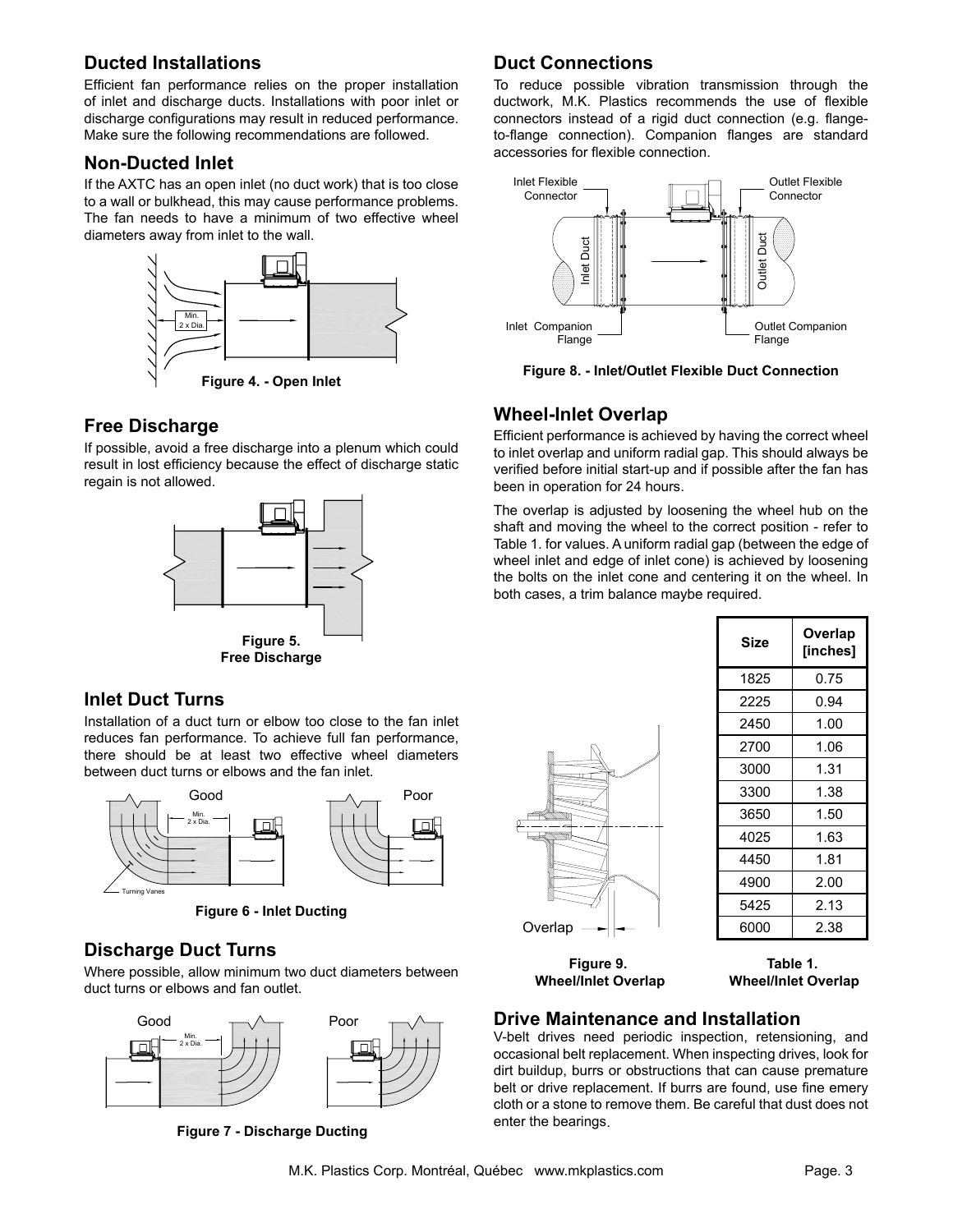Check sheaves for wear. Excessive slippage of belts on sheaves can cause wear and vibration. Replace worn sheaves with new ones. Carefully align sheaves to avoid premature sheave failure.

Belt tension is determined by the sound the belts make  $\frac{a_0}{b_0}$ when the fan is first started. Belts will produce a loud squeal which dissipates after the fan is operating at full capacity. If the belt tension is too tight or too loose, lost efficiency and possible damage can occur. The proper tension for operating a V-belt is the lowest tension at which the belts will not slip at peak load conditions. For initial tensioning, the proper belt deflection half-way between pulley centers is 1/60" for each inch of belt span.



**Figure 10. - Belt Tension**

Refer to the following procedure for belt tensioning -

- 1. Loosen motor plate adjustment bolts and move motor plate in order that the belts can easily slip into the grooves on the pulleys. Never pry, roll, or force the belts over the rim of the pulley.
- 2. Adjust the motor plate until proper tension is reached. For proper tension, a deflection of approximately 1/60" per inch of center distance should be obtained by firmly pressing the belt. Refer to Figure 10.
- 3. Lock the motor plate adjustment nuts in place.
- 4. Ensure pulleys are properly aligned.

When replacing belts, replace the entire set. After initial replacement and tensioning, recheck belt tension after a few days. New belts require a break-in period. Never use belt

dressing on any belts.

### **Drive Alignment**

Pulley alignment is adjusted by loosening the motor pulley setscrew and by moving the motor pulley on the motor shaft. Fig. 11 illustrates correct and incorrect pulley alignment.



**Figure 11. - Pulley Alignment**

A recommended method of inspecting the pulley alignment is shown in Figure 12. With the shorter leg of a carpenter's square or other straight edge lying along the case of the motor, adjust the position of the motor pulley (or the motor) until the longer leg of the square is parallel to the belt.



#### **Motor Maintenance**

**Figure 12.**

The three basic rules of motor maintenance are:

- 1. Keep the motor clean.
- 2. Keep the motor dry.
- 3. Keep the motor properly lubricated.

Blow dust off periodically (with low pressure air) to prevent motor from overheating.

Some smaller motors are lubricated for life. Lubrication requirements are normally attached to the motor. Use the motor manufacturer's recommendations for relubrication. If this information is not available, the following schedule may be used. Motors less than 10 HP running about eight hours a day in a clean environment should be lubricated once every five years; motors 15 to 40 HP, every three years. For motors in dusty or dirty environments or running 24 hours a day: divide the service interval by 4. Do not over lubricate.

### **Wheel and Shaft Maintenance**

Periodically inspect the shaft and wheel for dirt buildup, corrosion, and signs of excess stress or fatigue. Clean the components. If the wheel is removed for any reason, make sure that it is securely attached to the shaft before restarting the fan.

### **Wheel Rotation**

Test the fan to ensure the rotation of the wheel is the same as indicated by the arrow marked Rotation. One of the most frequently encountered problems with centrifugal fans is motors which are wired to run in the wrong direction. This is especially true with 3-phase installations where the motor will run in either direction, depending on how it has been wired. To reverse rotation of a 3-phase motor, interchange any two of the three electrical leads. Single phase motors can be reversed by changing internal connections as described on the motor label or wiring diagram. Figure 13. shows the wheel rotation as viewed from the fan inlet.



**Figure 13. - Wheel Rotation**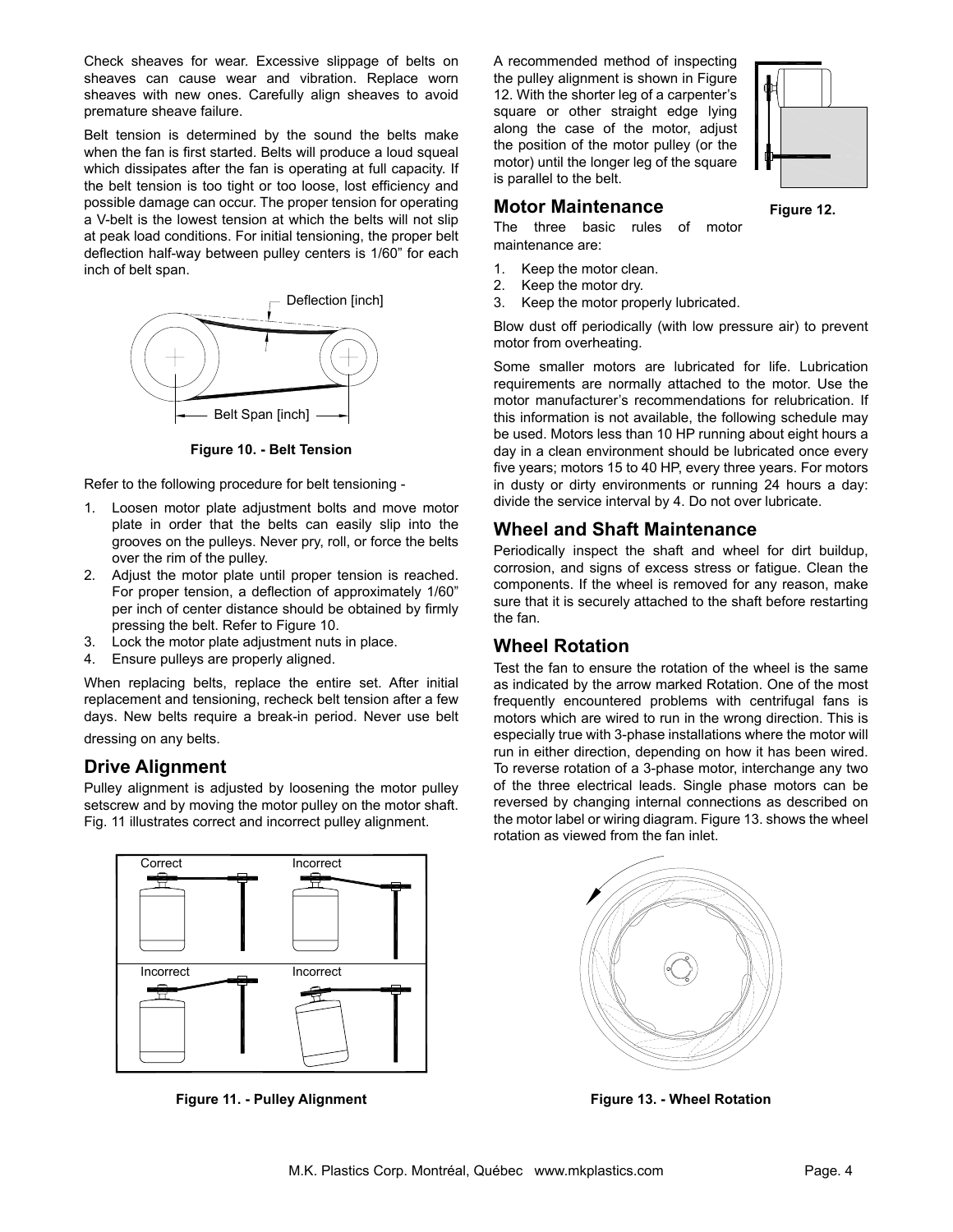| <b>Relubrication Schedule [Months]</b> |     |      |                |      |      |      |
|----------------------------------------|-----|------|----------------|------|------|------|
| Speed [rpm]                            | 500 | 1000 | 1500           | 2000 | 2500 | 3000 |
| <b>Size</b>                            |     |      |                |      |      |      |
| 1825                                   | 6   | 6    | 5              | 3    | 3    | 3    |
| 2225                                   | 6   | 6    | 5              | 3    | 3    |      |
| 2450                                   | 6   | 6    | 5              | 3    |      |      |
| 2700                                   | 6   | 6    | 5              | 3    |      |      |
| 3000                                   | 6   | 5    | $\overline{4}$ |      |      |      |
| 3300                                   | 6   | 5    | 4              |      |      |      |
| 3650                                   | 6   | 5    |                |      |      |      |
| 4025                                   | 5   | 4    |                |      |      |      |
| 4450                                   | 5   | 4    | ۰              |      |      |      |
| 4900                                   | 5   | 4    |                |      |      |      |
| 5425                                   | 5   | 4    | -              | -    |      |      |
| 6000                                   | 4   | 3    |                |      |      |      |

**Table 2. - Relubrication Schedule [Months]**

### **Fan Bearing Lubrication**

Proper lubrication of the fan drive bearings helps assure maximum bearing life. All AXTC bearings are lubricated through a grease fitting on the outer housing and should be lubricated by the schedule, Table 2. However, every installation is different and the frequency of relubrication should be adjusted accordingly.

On high moisture applications, the lubrication frequency may need to be doubled or tripled to adequately protect the bearings. Double the relubrication frequency on fans with vertical shafts.

Observation of the conditions of the grease expelled from the bearings at the time of relubrication is the best guide as to whether regreasing intervals and amount of grease added should be altered.

Greases are made with different bases. There are synthetic base greases, lithium base, sodium base, etc. Avoid mixing greases with different bases. They could be incompatible and result in rapid deterioration or breakdown of the grease. All bearings are filled with a lithium-based grease before leaving the factory. When the fans are started, the bearings may discharge excess grease through the seals for a short period of time. Do not replace the initial discharge because leakage will cease when the excess grease has worked out. Sometimes the bearings have a tendency to run hotter during this period. There is no reason for alarm unless it lasts over 48 hours or gets very hot (over 200°F). When relubricating, use a sufficient amount of grease to purge the seals. Rotate bearings by hand during relubrication.

## **Fan Bearing Replacement**

Replacement of bearings requires disassembly of internal components. For this procedure access must be available to both the inlet/outlet ends and the lower fan casing half, although it possible on smaller fans for bearing replacement without access to the fan inlet. The following procedure assumes belts have already been loosened and removed. (Belts are removed by adjusting the motor pivot plate).

AXCT fans have split-pillow block type bearings on horizontal applications and the addition of a flange-type bearing on vertical applications. Replacement is similar for both. Refer to the fan parts list on Page 8.

- 1. Unbolt and remove the lower casing section, belt and shaft guards.
- 2. Remove the inlet cone by removing the bolts around the perimeter.
- 3. Remove the wheel hub cover, loosen the wheel bushing and slide the wheel off the shaft. Note, on smaller fans it may be possible to leave the wheel on the shaft and remove the wheel/shaft/bearing assembly as one piece out of the fan housing.
- 4. Note the location of the fan sheave on the end of the shaft and remove the sheave.
- 5. Note the distance from the bearing to the end of the shaft.
- 6. Unbolt both sets of bearings from the support plates and remove the shaft/bearing assembly out the fan casing.
- 7. Reinstall components in reverse order of removal and reference the Overlap, Radial Gap and Alignment sections on Page 3. and 4.
- 8. Test run the fan and retighten all hardware, trim balance if necessary.

## **Changing Shaft Speed**

All belt driven fans with motors up to and including 5 HP are equipped with variable pitch pulleys. To change the fan speed, perform the following:

- 1. Loosen setscrew on driver (motor) pulley and remove key, if equipped.
- 2. If the pulley has multiple grooves, all must be adjusted to the same width.
- 3. After adjustment, inspect for proper belt tension.
- 4. To reduce speed, open the pulley in order that the belt rides deeper in the groove (smaller pitch diameter).
- 5. To increase speed, close the pulley so that the belt rides higher in the groove (larger pitch diameters). Make sure the maximum fan RPM and motor HP is not reached.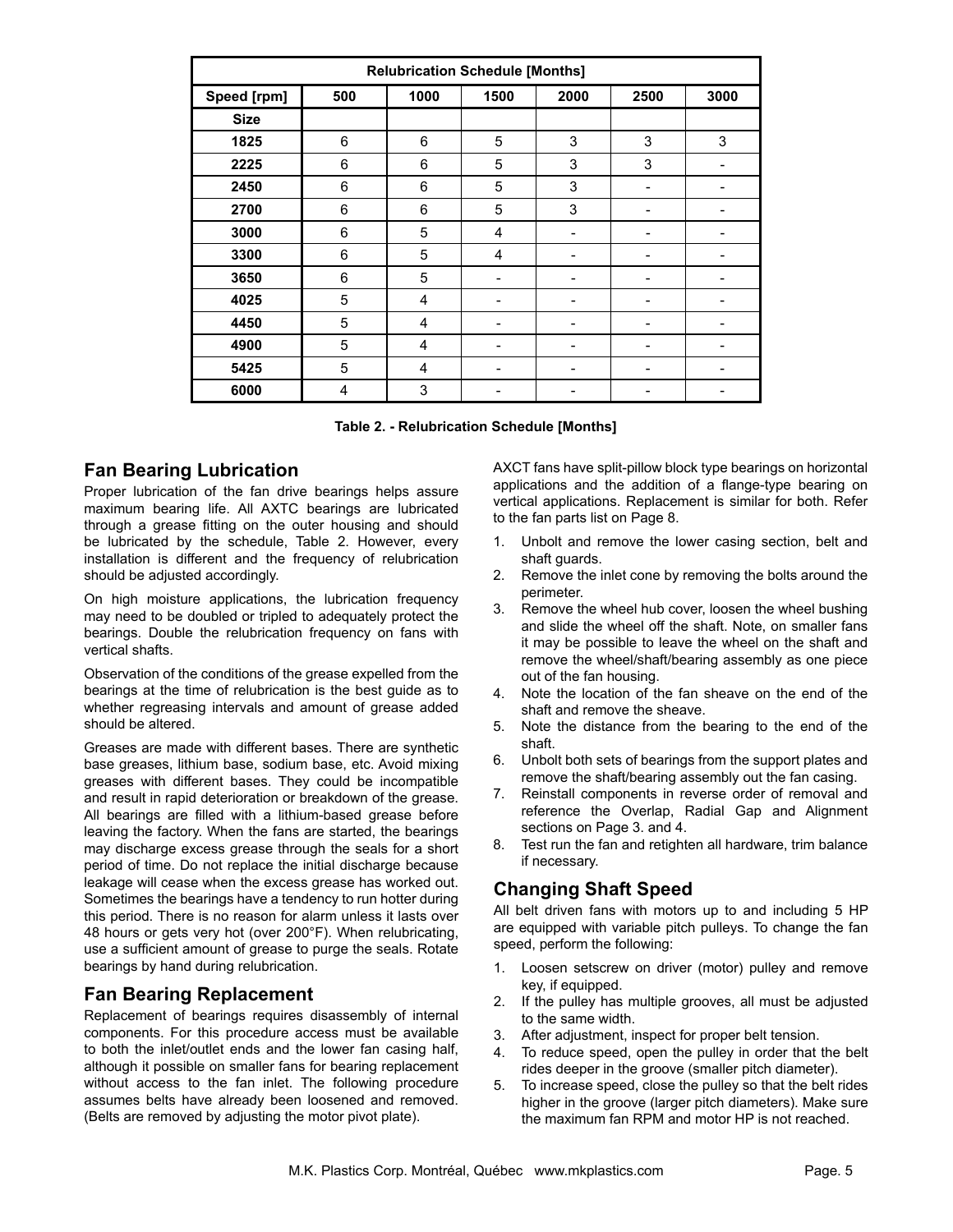| Size | <b>Pillow Block</b><br><b>Bearing</b> | <b>Bearing Cap</b><br><b>Bolt Torque</b> | <b>Mounting</b><br><b>Bolt</b> | 304 SS Bolt<br>Torque | 316 SS Bolt<br>Torque |
|------|---------------------------------------|------------------------------------------|--------------------------------|-----------------------|-----------------------|
| 1825 | NSK.SNN.1-7/16                        | 389 in-lbs                               | 1/2-13UNC                      | 517 in-lbs            | 542 in-lbs            |
| 2225 | NSK, SNN, 1-7/16                      | 389 in-Ibs                               | 1/2-13UNC                      | 517 in-lbs            | 542 in-lbs            |
| 2450 | NSK.SNN.1-11/16                       | 389 in-lbs                               | 1/2-13UNC                      | 517 in-lbs            | 542 in-lbs            |
| 2700 | NSK.SNN.1-11/16                       | 389 in-lbs                               | 1/2-13UNC                      | 517 in-lbs            | 542 in-lbs            |
| 3000 | NSK.SNN.2-3/16                        | 673 in-lbs                               | 5/8-11UNC                      | 1110 in-lbs           | 1160 in-lbs           |
| 3300 | NSK.SNN.2-3/16                        | 673 in-lbs                               | 5/8-11UNC                      | 1110 in-lbs           | 1160 in-lbs           |
| 3650 | NSK.SNN.2-3/16                        | 673 in-lbs                               | 5/8-11UNC                      | 1110 in-lbs           | 1160 in-lbs           |
| 4025 | NSK.SNN.2-7/16                        | 673 in-lbs                               | 5/8-11UNC                      | 1110 in-lbs           | 1160 in-lbs           |
| 4450 | NSK.SNN.2-15/16                       | 1682 in-lbs                              | 3/4-10UNC                      | 1530 in-lbs           | 1582 in-lbs           |
| 4900 | NSK.SNN.2-15/16                       | 1682 in-lbs                              | 3/4-10UNC                      | 1530 in-lbs           | 1582 in-lbs           |
| 5425 | NSK, SNN, 2-15/16                     | 1682 in-lbs                              | 3/4-10UNC                      | 1530 in-lbs           | 1582 in-lbs           |
| 6000 | NSK.SNN.3                             | 1682 in-lbs                              | 3/4-10UNC                      | 1530 in-lbs           | 1582 in-lbs           |

**Table 3. - Fan Bearing Torque**

| <b>Tapered</b><br><b>Bushing</b> | <b>Cap Screw</b> | <b>Torque</b> | <b>MSK</b><br><b>Bushing</b> | <b>Cap Screw</b>     | <b>Torque</b> |
|----------------------------------|------------------|---------------|------------------------------|----------------------|---------------|
| P <sub>1-P3</sub>                | 5/16-18UNC       | 80 in-lbs     | H                            | $1/4 \times 3/4$     | 95 in-lbs     |
| $Q1-Q3$                          | 3/8-16UNC        | 143 in-lbs    | P                            | 5/16x1               | 192 in-lbs    |
| $Q1-Q3$                          | 1/4-20UNC        | 45.6 in-lbs   | Q                            | $3/8 \times 1 - 1/4$ | 348 in-lbs    |
| <b>JA</b>                        | No.10-24UNC      | 60 in-lbs     | R                            | $3/8 \times 1 - 3/4$ | 348 in-lbs    |
| QT                               | 1/4-20UNC        | $108$ in-lbs  | S                            | $1/2 \times 2 - 1/4$ | 840 in-lbs    |
| SH-SDS-SD                        | 1/4-20UNC        | $108$ in-lbs  | U                            | $5/8 \times 2 - 3/4$ | 1680 in-lbs   |
| SK                               | 5/16-18UNC       | 180 in-lbs    | W                            | $3/4 \times 3$       | 3000 in-lbs   |
| SF                               | 3/8-16UNC        | 360 in-lbs    |                              |                      |               |
| E                                | 1/2-13UNC        | 720 in-lbs    |                              |                      |               |
| F                                | 9/16-12UNC       | 1320 in-lbs   |                              |                      |               |
| J                                | 5/8-11 UNC       | 1620 in-lbs   |                              |                      |               |
| М                                | 3/4-10UNC        | 2700 in-lbs   |                              |                      |               |
| N                                | 7/8-9UNC         | 3600 in-lbs   |                              |                      |               |
| P                                | 1-8UNC           | 5400 in-lbs   |                              |                      |               |
| W                                | 1-1/8-7UNC       | 7200 in-lbs   |                              |                      |               |
| S                                | 1-1/4-7UNC       | 9000 in-lbs   |                              |                      |               |

**Table 4. - Bushing and Pulley Torque**

## **Operational Checklist**

#### **Final Installation**

- $\Box$  Inspect fasteners and setscrews, particularly fan mounting and bearing fasteners, and tighten according to the recommended torque shown in Tables 3 & 4.
- $\Box$  Inspect for correct voltage with voltmeter.
- $\Box$  Ensure all accessories are installed.

#### **Pre-Start Checks**

- $\Box$  Shut off all primary and secondary power sources.
- $\Box$  Ensure fasteners and setscrews are tightened.
- $\Box$  Inspect belt tension and pulley alignment.
- $\Box$  Inspect motor wiring.
- $\Box$  Ensure belt touches only the pulleys.
- $\Box$  Ensure fan and ductwork are clean and free of debris.
- $\Box$  Inspect wheel-to-inlet clearance.
- $\Box$  Close and secure all access doors.
- Restore power to the fan.

#### **Start Up**

Turn the fan on. In variable speed units, set the fan to its lowest speed and inspect for the following:

- Direction of rotation.
- Excessive vibration.
- $\Box$  Unusual noise.
- $\Box$  Bearing noise.
- Improper belt alignment or tension (listen for squeal-ing).
- Improper motor amperage or voltage.

If a problem is discovered, immediately shut the fan off. Lock out all electrical power and check for the cause of the trouble. See Troubleshooting.

#### **Inspection**

Inspection of the fan should be conducted at the first **30 minute, 8 hour and 24 hour** intervals of satisfactory operation. During the inspections, stop the fan and inspect.

- 30 Minute Interval: Inspect bolts, setscrews, and motor mounting bolts. Adjust and tighten as necessary.
- $\Box$  8 Hour Interval: Inspect belt alignment and tension. Adjust and tighten as necessary.
- $\Box$  24 Hour Interval: Inspect belt tension. Adjust and tighten as necessary.

### **General Fan Maintenance**

#### **WARNING**

**Disconnect and secure to the 'Off' position all electrical power to the fan prior to inspection and servicing. Failure to comply with this safety precaution could result in serious injury or death.**

Once the unit has been put into operation, a routine maintenance schedule should be set up to accomplish the following:

- 1. Lubrication of bearings and motor.
- 2. Wheel, housing, bolts and set screws on the entire fan should be checked for tightness.
- 3. Any dirt accumulation on the wheel or in the housing should be removed to prevent unbalance and possible damage.
- 4. Isolation bases should be checked for freedom of movement and the bolts for tightness. Springs should be checked for breaks and fatigue. Rubber isolators should be checked for deterioration.
- 5. Inspect fan impeller and housing looking for fatigue, corrosion or wear.
- 6. Check V-belt drives on a regular basis for wear, tension, alignment and dirt accumulation.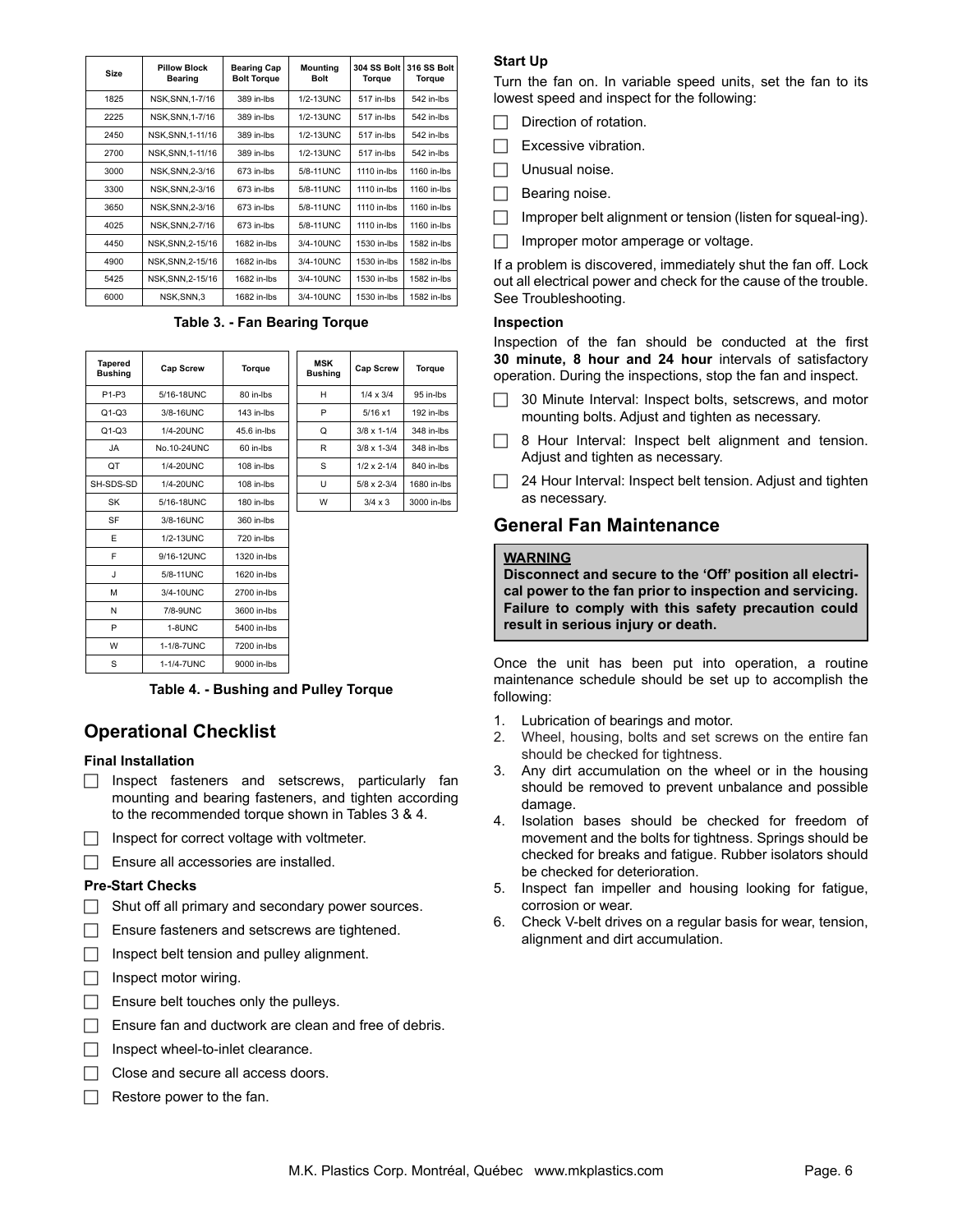### **Excessive Noise or Vibration**

- Damaged wheel.
- Wheel rubbing inlet; adjust wheel or inlet cone.
- • Verify wheel balance, rebalance if necessary.
- Belts misaligned.
- Belts too loose; worn or oily belts.
- Loose fasteners.
- Speed too high.
- Incorrect direction of rotation. Make sure the fan rotates in same direction as the arrows on the motor or belt drive assembly.
- Bearing collars or hardware loose.
- Bearings need lubrication or replacement.
- Debris in impeller; clean all dirt off wheel, check wheel balance and rebalance if necessary.
- Fan surge.
- Check alignment of shaft and motor drives.

### **Low Volume or Pressure**

- Incorrect direction of rotation. Make sure the fan rotates in same direction as the arrows on the motor or belt drive assembly.
- Poor fan inlet or outlet conditions. There should be a straight clear duct at the inlet or outlet.
- Improper wheel alignment.
- Check duct system, see Page 3. For recommendations.

### **Motor Problems (Overheating)**

- Motor improperly wired.
- Incorrect direction of rotation. Make sure the fan rotates in same direction as the arrows on the motor or belt drive assembly.
- • High horsepower; resize the ductwork. Check proper operation of face and bypass dampers. Check filters and access doors.
- Cooling air diverted or blocked.
- Improper inlet clearance.
- Incorrect fan speed.
- Incorrect voltage.

### **Bearing Problems (Overheating)**

- Improper bearing lubrication; check for excessive or insufficient grease in bearings.
- Excessive belt tension.
- Check for bent shaft.
- Align bearings.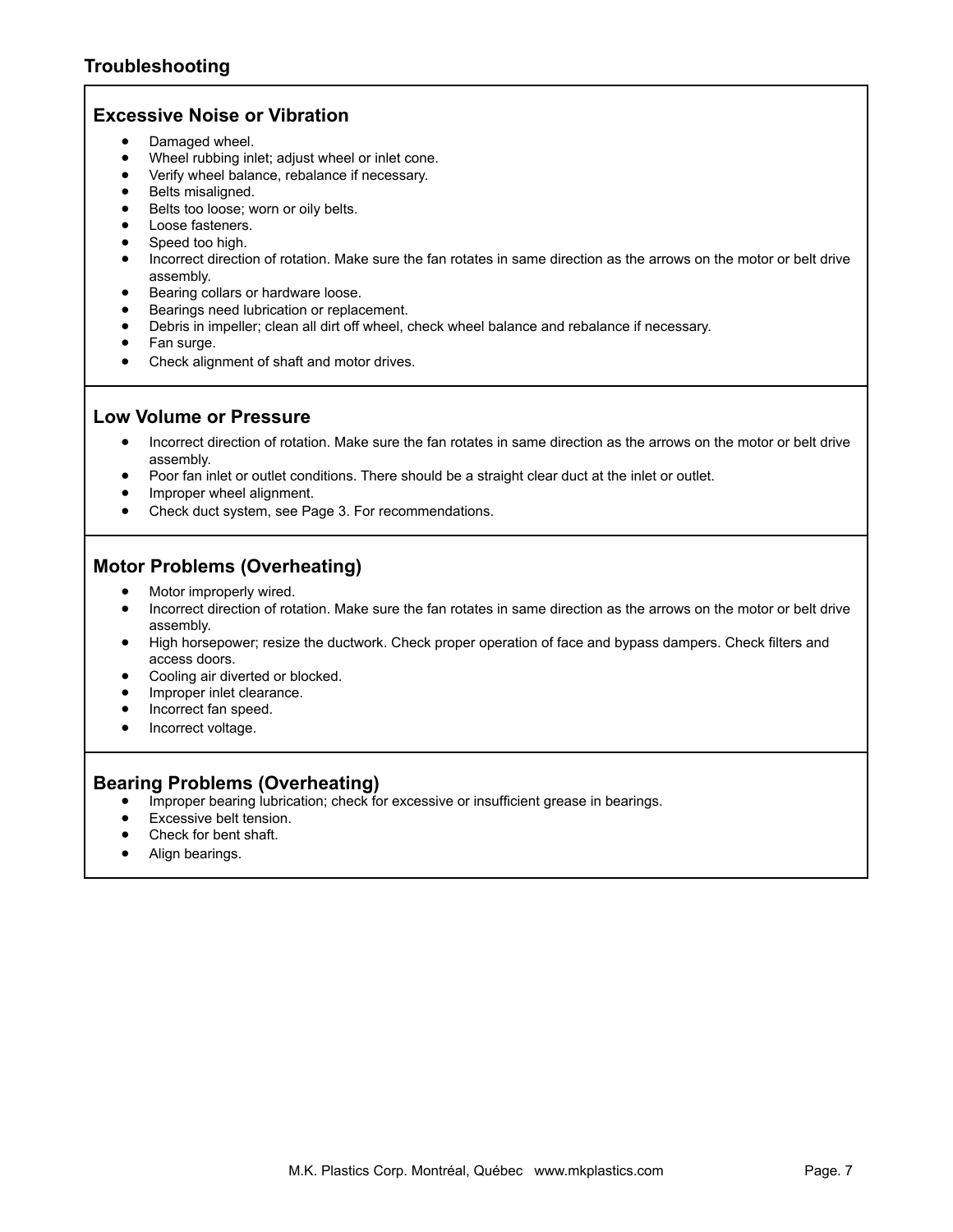

| Item No.       | <b>Item Description</b>  |
|----------------|--------------------------|
| 1              | <b>Hub Cover</b>         |
| $\overline{2}$ | <b>Bushing</b>           |
| 3              | <b>Inlet Cone</b>        |
| 4              | Impeller                 |
| 5              | Hub Seal                 |
| 6              | Shaft                    |
| 7              | Pillow-Block Bearing     |
| 8              | Adjusting Rod            |
| 9              | Motor Support Bracket    |
| 10             | Motor Support            |
| 11             | Motor Base               |
| 12             | Motor                    |
| 13             | <b>Drive Pulley</b>      |
| 14             | <b>Drive Belts</b>       |
| 15             | <b>Motor Cover</b>       |
| 16             | <b>Belt Guard</b>        |
| 17             | Fan Casing (Top)         |
| 18             | Access Door              |
| 19             | <b>Shaft Guard</b>       |
| 20             | Fan Casing (Bottom)      |
| 21             | <b>Mounting Brackets</b> |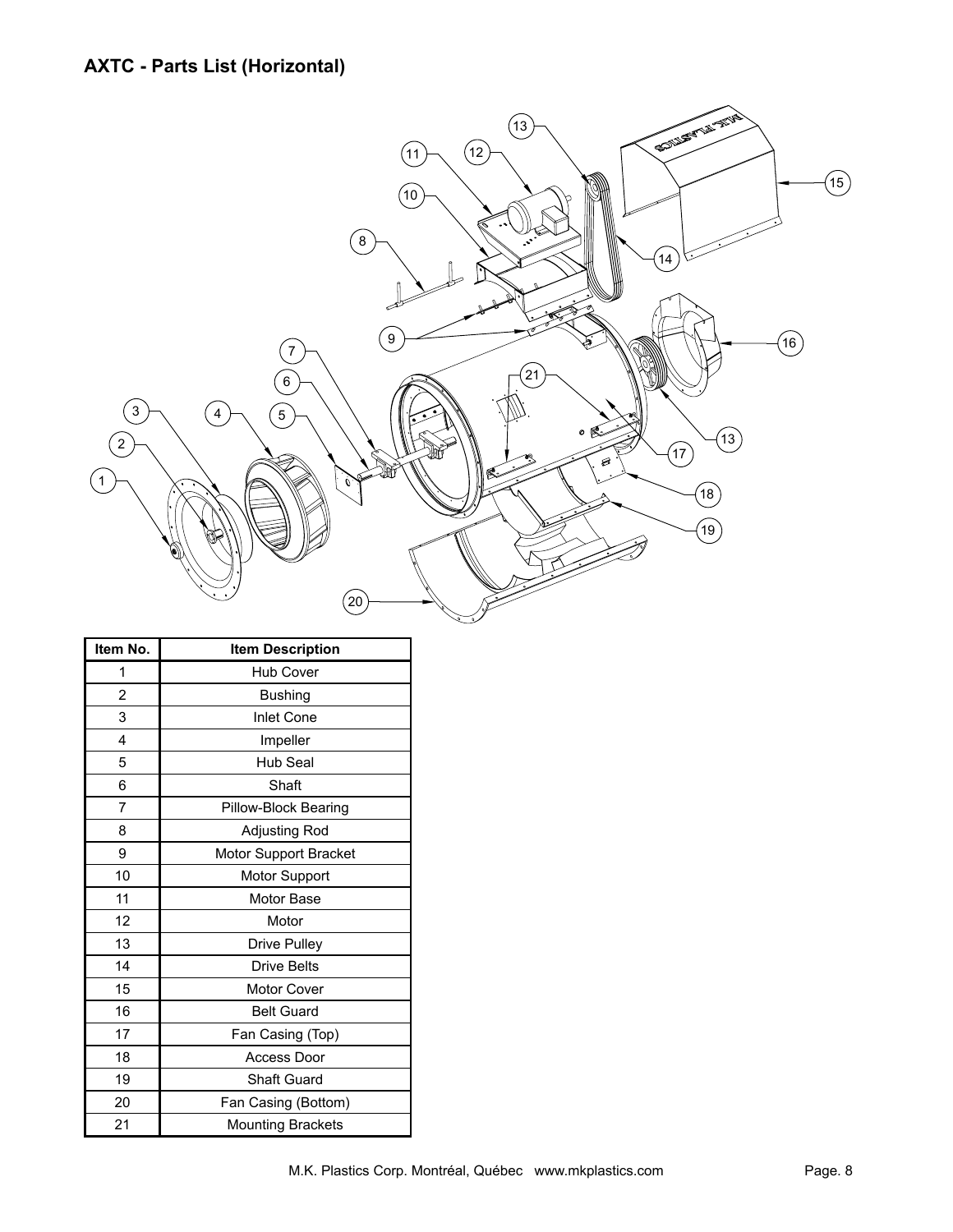

| ltem No.<br>Item Description |                       |  |  |
|------------------------------|-----------------------|--|--|
| 1                            | <b>Inlet Cone</b>     |  |  |
| 2                            | Hub Cover             |  |  |
| 3                            | <b>Bushing</b>        |  |  |
| 4                            | Impeller              |  |  |
| 5                            | Hub Seal              |  |  |
| 6                            | Shaft                 |  |  |
| 7                            | Pillow-Block Bearing  |  |  |
| 8                            | Flange Bearing        |  |  |
| 9                            | Fan Casing (Top)      |  |  |
| 10                           | Motor Support Bracket |  |  |
| 11                           | Motor Base & Support  |  |  |
| 12                           | Motor                 |  |  |
| 13                           | Motor Cover           |  |  |
| 14                           | Drive Pulley          |  |  |
| 15                           | <b>Drive Belts</b>    |  |  |
| 16                           | <b>Belt Guard</b>     |  |  |
| 17                           | <b>Shaft Guard</b>    |  |  |
| 18                           | Fan Casing (Bottom)   |  |  |